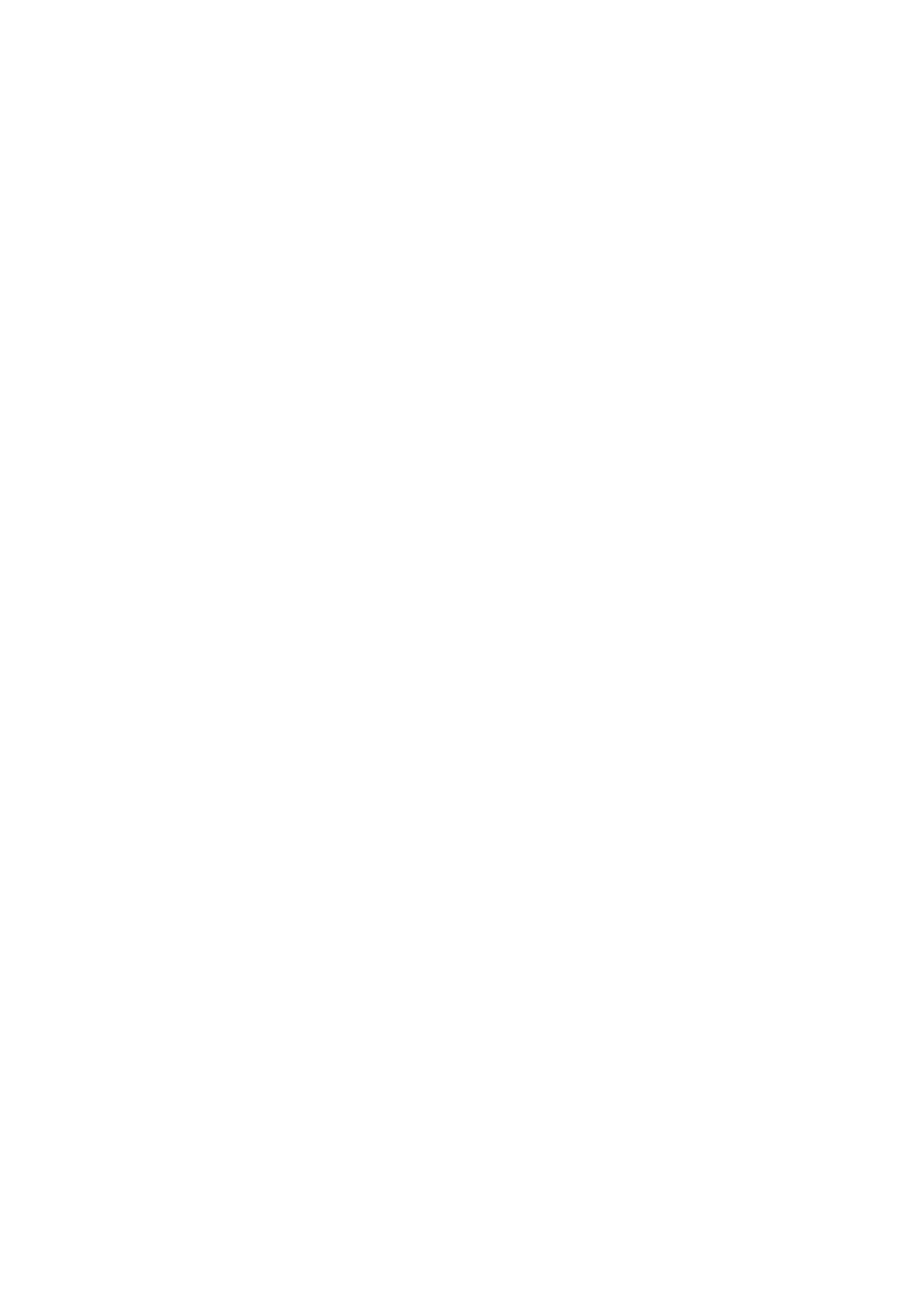### 1. Introduction

Two-body Dirac equations (2BDE), i.e., the Breit equations [1] and its generalizations [2–10], are used frequently for the description of relativistic bound state problem, especially in nuclear [11, 12] and hadronic [13–16] <sup>p</sup>hysics. Apart two free-particle Dirac terms the 2BDE may include potentials which are local matrix-functions in the coordinate representation. This form provide an intuitive understanding of the interaction and may suggest <sup>a</sup> proper <sup>p</sup>hysical choice of the potential in<sup>p</sup>henomenological models.

But the 2BDE are pathological if certain interaction terms are not treated perturbationally. The set of radially reduced equations [5, 7, 13] may possess non-physical energy-dependent poles at finite distance  $r$  between particles [17,18]. Correspondingly, an exact boundary-value problem becomes incorrect mathematically or improper for assumed <sup>p</sup>hysical treatment.

Here we consider <sup>a</sup> possibility to avoid pathological peculiarities of 2BDE using a pseudo-perturbative technique similar to  $1/N$  [19–21] or  $1/\ell$  corresponding to  $22$ ]. These mother is an applicable to the second function  $1/\ell$  expansions [22, 23]. These methods are applicable to the case of a strong coupling and are little affected by boundary peculiarities of theboundary-value problem.

In our case natural expansion parameter is  $1/j$ , where j is the conserved total angular momentum. After the radial reduction is performed the 2BDE takes the form of the set of eight coupled first-order differential equations [5, 7]. Using <sup>a</sup> chain of transformations we reduce it tothe pair of coupled second-order equations and apply the  $1/j$  expansion technique. The method is applied to the potential model of meson basedon the 2BDE.

### 2. 2-body Dirac equation and its radial reduction

In the centre-of-mass reference frame the 2BDE has the form:

$$
\{h_1(\mathbf{p}) + h_2(-\mathbf{p}) + U(\mathbf{r}) - E\} F(\mathbf{r}) = 0, \tag{1}
$$

where  $F(r)$  is a 16-component wave function,

$$
h_a(\mathbf{p}) = \boldsymbol{\alpha}_a \cdot \mathbf{p} + m_a \beta_a \equiv -\mathbf{i} \, \boldsymbol{\alpha}_a \cdot \boldsymbol{\nabla} + m_a \beta_a, \qquad a = 1, 2, \qquad (2)
$$

are Dirac Hamiltonians of free fermions of mass  $m_a$ ,  $a = 1, 2$ , and  $U(r)$ is an interaction potential. If  $F(r)$  is presented in  $4 \times 4$ -matrix representation, the operators  $\alpha_a$  and  $\beta_a$  act as follows:  $\alpha_1F=\alpha F$ ,  $\alpha_2F=F\alpha^T$ etc, where  $\alpha$  and  $\beta$  are Dirac matrices.

The potential  $U(r)$  is the Hermitian matrix-function, it is invariant under rotation and space inversion transformations (so that the total Hamiltonian  $H=h_1 + h_2 + U$  is too). The general form of it is parametrized by 48 scalar function of  $r = |r|$  [10]. Of physical meaning are potentials admitting field-theoretical interpretation of interaction. In particular, potentials reflecting <sup>a</sup> spin structure of vector and scalar relativistic interactions are used frequently in potential quar<sup>k</sup> models of mesons. We will consider such <sup>a</sup> model in the Section <sup>5</sup> using few exam<sup>p</sup>les of scalar and vector potentials known in <sup>a</sup> literature. In the presentsection the structure of potential is not essential.

In order to apply <sup>a</sup> pseudoperturbative expansion method to the 2 body Dirac equation let us transform it to an appropriate form.

First of all we perform <sup>a</sup> radial reduction. Following the Ref. [5,7] weput the wave eigenfunction  $F(\mathbf{r})$  of the total angular momentum j and the positive  $R$  in the 2x2 black metrix form. the parity  $P$  in the  $2\times 2$  block-matrix form:

$$
F(\mathbf{r}) = \frac{1}{r} \left[ \begin{array}{cc} \mathbf{i} s_1(r) \phi^A(\mathbf{n}) + \mathbf{i} s_2(r) \phi^0(\mathbf{n}) & t_1(r) \phi^-(\mathbf{n}) + t_2(r) \phi^+(\mathbf{n}) \\ u_1(r) \phi^-(\mathbf{n}) + u_2(r) \phi^+(\mathbf{n}) & \mathbf{i} v_1(r) \phi^A(\mathbf{n}) + \mathbf{i} v_2(r) \phi^0(\mathbf{n}) \end{array} \right] \tag{3}
$$

for the parity  $P = (-)^{j\pm 1}$  states, and similar form for the parity  $P = (-)^j$  states but with superscripts interchanged as follows:  $(A, 0) \leftrightarrow$  $(-, +)$ . Here  $n = r/r$ , the bispinor harmonics  $\phi^{A}(n)$  corresponds to a singlet state with a total spin  $s = 0$  and an orbital momentum  $\ell = j$ , and  $\ell(\alpha)$ ,  $\phi^{-1}(\alpha)$ ,  $\phi^{+}(\alpha)$  converges d to  $\varepsilon = 1$  and  $\ell = j$ ,  $i + 1$ ,  $j + 1$ . Then for  $\phi^0(n), \phi^-(n), \phi^+(n)$  correspond to  $s = 1$  and  $\ell = j, j+1, j-1$ . Then for  $j > 0$  the eigenstate problem (1) reduces to the set of eight first-order differential equations with the functions  $s_1(r) \ldots v_2(r)$  and the energy E to be found.

It is convenient to present this set in the following matrixform. Let us introduce the 8-dimensional vector-function:  $\mathbf{X}(r)$  =  ${s_1(r), s_2(r), t_1(r), \ldots, v_2(r)}$  Then the set of radial equations reads:

$$
\left\{ \mathbf{H}(j) \frac{d}{dr} + \mathbf{V}(r, E, j) \right\} \mathbf{X}(r) = E \mathbf{X}(r),
$$
\n(4)

where the 8×8 real matrices  $\mathbf{H}(j)$  and  $\mathbf{V}(r, E, j) = \mathbf{G}(j)/r + \mathbf{m} + \mathbf{U}(r, j) - \mathbf{S}(r)$ El possesses properties  $\mathbf{H}^{\mathrm{T}}=-\mathbf{H}$ ,  $\mathbf{V}^{\mathrm{T}}=\mathbf{V}$ , the diagonal matrix  $\mathbf{m}$  = diag $(m_+1, m_-\overline{1}, -m_-\overline{1}, -m_+\overline{1})$  (here  $\overline{1}$  is  $2\times 2$  unit matrix and  $m_\pm=$  $m_1 \pm m_2$ ) and j- and P-dependent matrices  $\mathbf{H}(j)$ ,  $\mathbf{G}(j)$  are constant (i.e., free of r), and matrix-potential  $\mathbf{U}(r, j)$  comes from interacting term of the equation (1). For the case  $j = 0$  components  $s_2 = t_2 = u_2 = v_2 = 0$ so that the dimension of the problem (4) reduces from <sup>8</sup> to 4.

It turns out that rank  $H = 4$  (2 for  $j = 0$ ). In other words, only four equations of the set (4) are differential while remaining ones are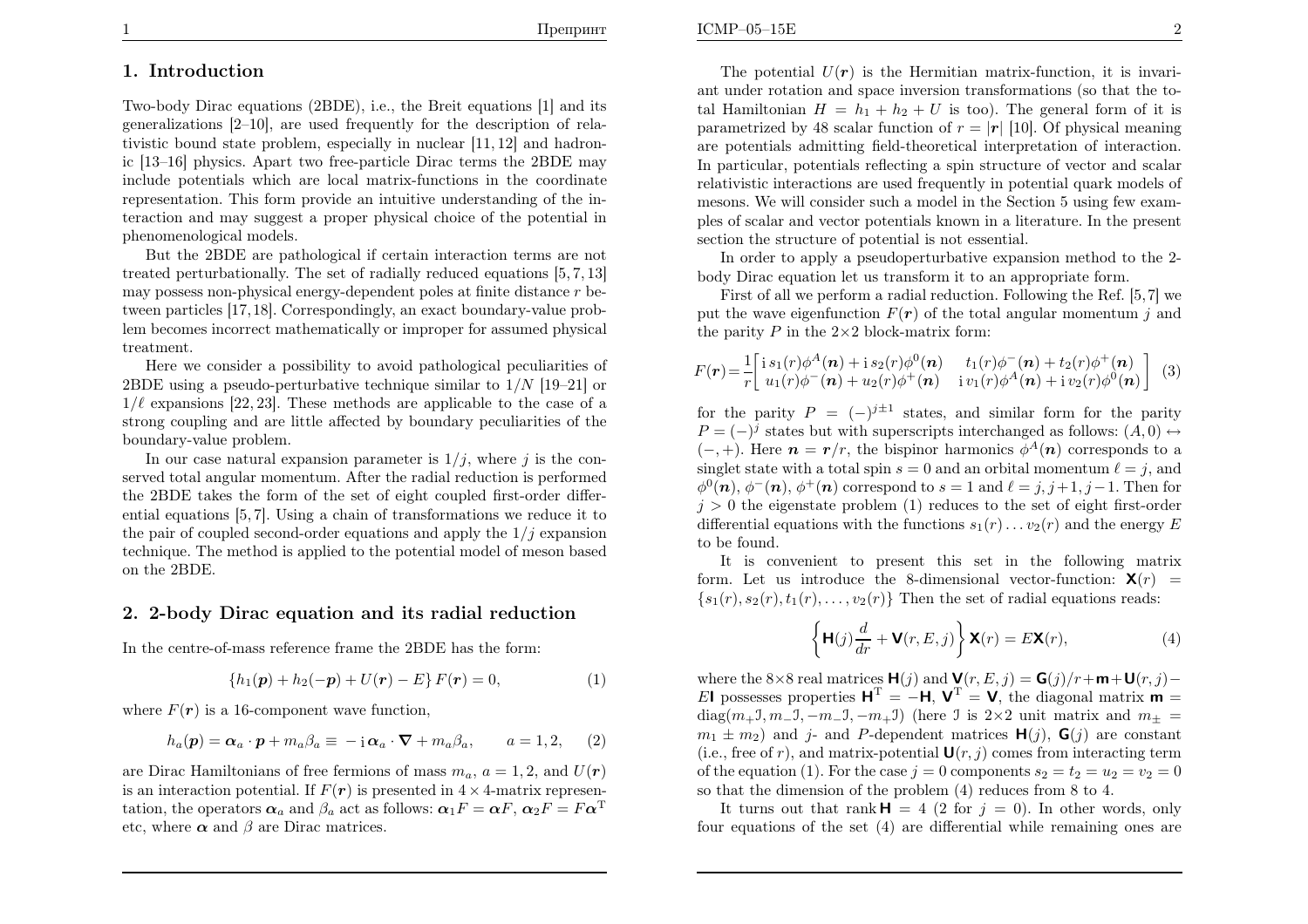algebraic. They can be split by means of some orthogonal (i.e., of  $O(8)$ ) group) transformation. In new basis we have

$$
\mathbf{X}(r) = \begin{bmatrix} \mathbf{X}_1 \\ \mathbf{X}_2 \end{bmatrix}, \qquad \mathbf{H} = 2 \begin{bmatrix} \mathbf{J}^{(2)} & \mathbf{0} \\ \mathbf{0} & \mathbf{0} \end{bmatrix}, \tag{5}
$$

where  $\mathbf{J}^{(2)}$  is the symplectic  $4\times 4$  matrix. Thus we arrive at the set

$$
2\mathbf{J}^{(2)}\mathbf{X}'_1 + \mathbf{V}_{11}\mathbf{X}_1 + \mathbf{V}_{12}\mathbf{X}_2 = 0 \quad , \tag{6}
$$

$$
\mathbf{V}_{21}\mathbf{X}_1 + \mathbf{V}_{22}\mathbf{X}_2 = 0 \quad . \tag{7}
$$

Eliminating  $\mathbf{X}_2$  from (6) by means of (7) we get a differential set for the 4-vector  $\mathsf{X}_1$ 

$$
\left\{ \mathbf{J}^{(2)} \frac{d}{dr} + \mathbf{V}^{\perp}(r, E, j) \right\} \mathbf{X}_1(r) = 0, \quad \mathbf{V}^{\perp} = (\mathbf{V}_{11} - \mathbf{V}_{12} \mathbf{V}_{22}^{-1} \mathbf{V}_{21})/2 \quad (8)
$$

while  $\mathbf{X}_2$  then follows from the algebraic relation  $\mathbf{X}_2 = -\mathbf{V}_{22}^{-1} \mathbf{V}_{21} \mathbf{X}_1$ .

The elimination of  $\mathbf{X}_2$  causes non-physical energy-dependent singular points (apart of  $r = 0$  and physical singularities of potentials) in matrix elements of  $V^{\perp}$ .

Now we present the 4-vector  $\mathsf{X}_1$  in 2+2 block form,

$$
\mathbf{X}_1(r) = \begin{bmatrix} \Phi_1 \\ \Phi_2 \end{bmatrix}, \qquad \mathbf{V}^{\perp} = \begin{bmatrix} \mathcal{V}_{11} & \mathcal{V}_{12} \\ \mathcal{V}_{21} & \mathcal{V}_{22} \end{bmatrix}, \tag{9}
$$

eliminate then  $\Phi_2$  and arrive at the second-order differential equations for 2-vector  $\Phi_1$ :

$$
\mathcal{L}(E)\Phi_1 = \left\{ \left( \frac{d}{dr} + \mathcal{V}_{12} \right) [\mathcal{V}_{22}]^{-1} \left( \frac{d}{dr} - \mathcal{V}_{21} \right) + \mathcal{V}_{11} \right\} \Phi_1 = 0. \quad (10)
$$

The matrix  $\mathcal{V}_{22}$  is diagonal for all potentials considered in Section 5 (and many other ones). In these cases we can perform the transformation:

$$
\tilde{\Phi}_1 = \Phi_1 / \sqrt{\mathcal{V}_{22}}, \qquad \tilde{\mathcal{L}} = \sqrt{\mathcal{V}_{22}} \mathcal{L} \sqrt{\mathcal{V}_{22}}
$$
\n(11)

providing for the operator  $\tilde{\mathcal{L}}$  the form which is as close as possible to 2-term form:

$$
\tilde{\mathcal{L}}(E) = \frac{d^2}{dr^2} - \mathcal{W}(r, E, j) - \{Z(r, E, j), \frac{d}{dr}\} + \mathcal{J}^{(1)}; \tag{12}
$$

here  $W(r, E, j)$  is a symmetric  $2 \times 2$  matrix,  $\mathcal{J}^{(1)}$  is  $2 \times 2$  symplectic matrix and  $\{\ldots,\ldots\}$  denotes the anticommutator.

We are nearly to apply the  $1/j$  expansion method to the equation (12). For physically interesting cases the function  $Z$  vanishes or it is negligible at j large. Thus the equation (12) has a  $2\times 2$  matrix 2-term form. Before proceeding further we consider <sup>a</sup> simpler example of <sup>a</sup> single2-term relativistic equation.

## 3. Todorov equation via  $1/\ell$  method

Here we consider the Todorov-type equation describing the relativistic system of two interacting scalar particles in the centre-of-mass referenceframe [24–26]:

$$
\{p^2 + U(r, E) - b(E)\}\,\Psi(r) = 0.\tag{13}
$$

Here  $p = -i \nabla$ , the quasipotential  $U(r, E)$  depends on energy E of the system, and the binding parameter  $b(E)$  is the following function of E,

$$
b(E) = \frac{1}{4}E^2 - \frac{1}{2}(m_1^2 + m_2^2) + \frac{1}{4}(m_1^2 - m_2^2)^2/E^2,
$$
 so that  

$$
E(b) = \sum_{a=1}^2 \sqrt{m_a^2 + b}.
$$
 (14)

The corresponding radial equation takes the form

$$
\left\{\frac{d^2}{dr^2} - W(r, E, \ell)\right\}\psi(r) = 0,\tag{15}
$$

where  $\ell$  is the angular momentum quantum number, and

$$
W(r, E, \ell) = U(r, E) + \ell(\ell + 1)/r^2 - b(E).
$$
 (16)

Let us consider motion of the system in the neighbourhood of classical stable circular orbit. Given  $\ell > 0$ , the radius  $r_c = r_c(\ell)$  of the stable circular orbit and the corresponding energy  $E_c = E_c(\ell)$  satisfy conditions:

$$
W(r_{\rm c}, E_{\rm c}, \ell) = 0, \qquad \partial W(r_{\rm c}, E_{\rm c}, \ell) / \partial r = 0 \tag{17}
$$

and  $\frac{\partial^2 W(r_{\rm c}, E_{\rm c}, \ell)/\partial r^2 > 0.$ 

One puts  $r = r_c + \Delta r$  and  $E = E_c + \Delta E$  where  $\Delta r$  and  $\Delta E$  are small in some meaning, and expand the function  $W(r_{\rm c} + \Delta r, E_{\rm c} + \Delta E, \ell)$  in power series with respect  $\Delta r$  and  $\Delta E$ . Then due to the conditions (17) leading terms of this expansion represent the harmonic oscillator potential and other ones are anharmonic terms. If the conditions (17) hold for any large value of  $\ell$  it is possible by renormalization of  $\Delta r$  and  $\Delta E$  to single out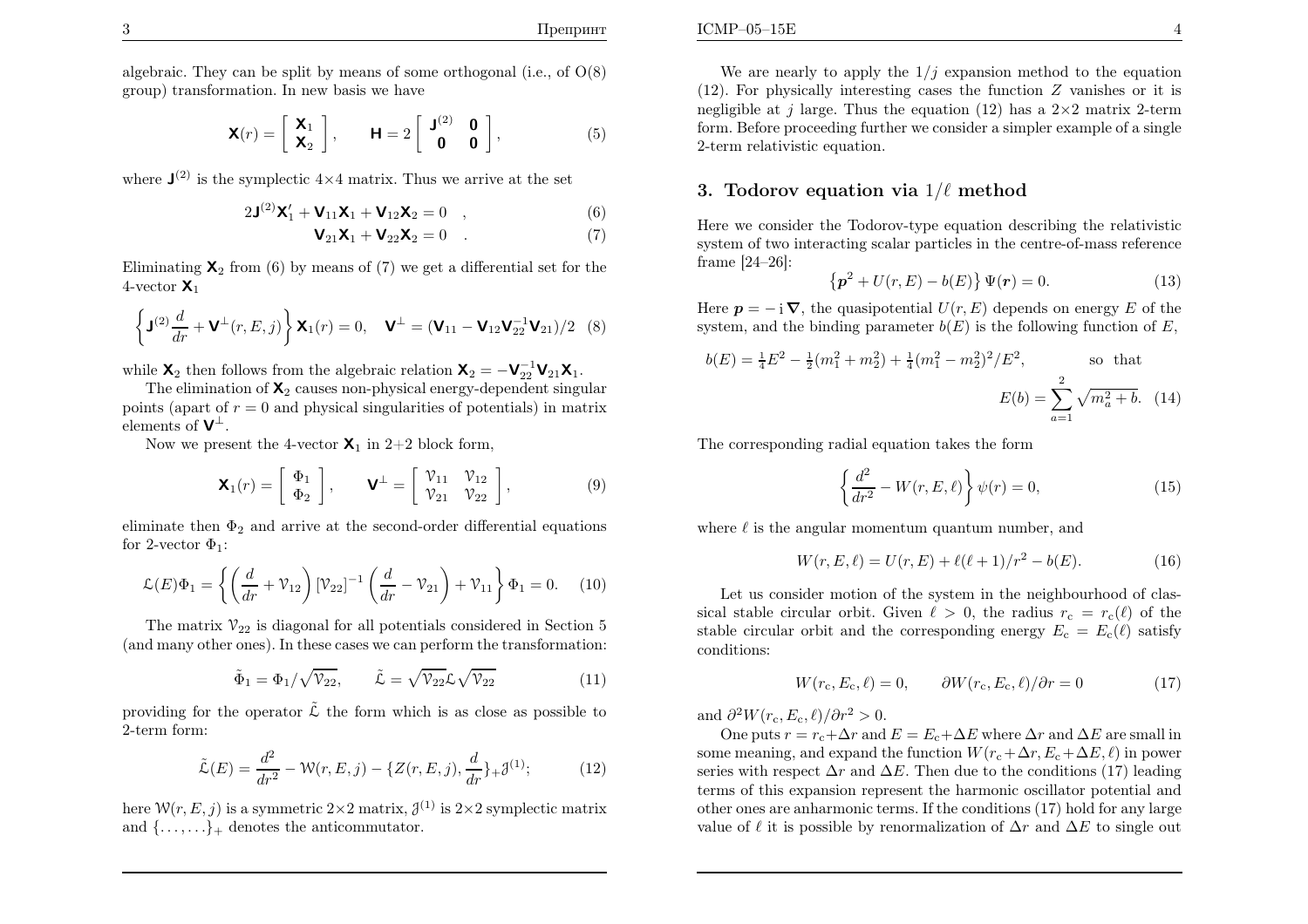in the equation  $(15)$  the  $\ell$ -independent harmonic oscillator problem and anharmonic perturbations which disappear if  $\ell \to \infty$ . This is the idea of  $1/\ell$  expansion method. The application of pseudoperturbative techniques of this type [19–23] to our case meets two peculiarities: the equation (15) represents <sup>a</sup> nonlinear spectral problem, and an exact solution of the equations (17) may appear to be unknown or too cumbersome for practical use. Thus we modify the technique.

Let us introduce the parameter  $\lambda = 1/\sqrt{\ell}$  which is small at  $\ell$  large. Since the exact form of the functions  $r_c(\ell)$  and  $E_c(\ell)$  is unknown in general, we first determine asymptotics  $r_c \sim r_\infty(\lambda)$ ,  $b_c = b(E_c) \sim b_\infty(\lambda)$ at  $\lambda \to 0$  which may be found much easily. Then the functions  $r_c(\ell)$  and  $F_c(\ell)$  can be presented in the form:  $E_c(\ell)$  can be presented in the form:

$$
r_{\rm c}(\lambda) = r_{\infty}(\lambda)\rho(\lambda), \qquad b_{\rm c}(\lambda) = b_{\infty}(\lambda)\mu(\lambda), \qquad (18)
$$

$$
\rho(\lambda) = 1 + \lambda \rho^{(1)} + \lambda^2 \rho^{(2)} + \dots, \ \mu(\lambda) = 1 + \lambda \mu^{(1)} + \lambda^2 \mu^{(2)} + \dots \tag{19}
$$

where expansion coefficients  $\rho^{(n)}$ ,  $\mu^{(n)}$ ,  $n = 1, 2, \dots$  (and thus the analytical functions  $\rho(\lambda)$  and  $\mu(\lambda)$  can be found, step by step, from the conditions:

$$
\overline{W}(\rho,\mu,\lambda) = 0, \qquad \partial \overline{W}(\rho,\mu,\lambda)/\partial \rho = 0 \tag{20}
$$

and  $\partial^2 \bar{W}(\rho, \mu, \lambda)/\partial \rho^2 > 0$ ; here the dimensionless function

$$
\bar{W}(\rho,\mu,\lambda) = \lambda^4 r_{\infty}^2 W \left[ r_{\infty}\rho, E(b_{\infty}\mu), 1/\lambda^2 \right]
$$
 (21)

is regular at  $\lambda \to 0$  by construction.<br>Now we transit to the dimension-

Now we transit to the dimensionless variable  $r \to \xi$  and spectral<br>ameter  $h(E) \to \xi$ parameter  $b(E) \rightarrow \epsilon$ ,

$$
r = r_{\infty}(\lambda)[\rho(\lambda) + \lambda \xi], \qquad b = b_{\infty}(\lambda)[\mu(\lambda) + \lambda^2 \epsilon], \tag{22}
$$

in terms of which the equation (15) takes the form

$$
\left\{\frac{d^2}{d\xi^2} - \frac{1}{\lambda^2}w(\xi, \epsilon, \lambda)\right\}\psi(\xi) = 0
$$
\n(23)

with

$$
\psi(\xi) = \Psi[r_{\infty}(\rho + \lambda \xi)],\tag{24}
$$

and

$$
w(\xi, \epsilon, \lambda) = \bar{W}(\rho + \lambda \xi, \mu + \lambda^2 \epsilon, \lambda).
$$
 (25)

If the functions  $\rho(\lambda)$  and  $\mu(\lambda)$  satisfy the conditions (20) the equation (23) is nonsingular at  $\lambda \to 0$ . This is true even if we use the first-order approximate solution to (20) in (22) approximate solution to (20) in (22),

$$
\rho(\lambda) = 1 + \lambda \rho^{(1)}, \qquad \mu(\lambda) = 1 + \lambda \mu^{(1)}.
$$
\n(26)

$$
\frac{1}{\lambda^2} w(\xi, \epsilon, \lambda) = \frac{1}{\lambda^2} \bar{W} \left[ \rho(\lambda) + \lambda \xi, \mu(\lambda) + \lambda^2 \epsilon, \lambda \right]
$$
\n
$$
= \frac{1}{\lambda^2} \bar{W}^{(0)} + \frac{1}{\lambda} \left\{ \frac{\partial \bar{W}^{(0)}}{\partial \rho} (\rho^{(1)} + \xi) + \frac{\partial \bar{W}^{(0)}}{\partial \mu} (\mu^{(1)} + \lambda \epsilon) + \frac{\partial \bar{W}^{(0)}}{\partial \lambda} \right\} + \frac{1}{2} \frac{\partial^2 \bar{W}^{(0)}}{\partial \rho^2} (\rho^{(1)} + \xi)^2 + \frac{1}{2} \frac{\partial^2 \bar{W}^{(0)}}{\partial \mu^2} [\mu^{(1)}]^2 + \frac{1}{2} \frac{\partial^2 \bar{W}^{(0)}}{\partial \lambda^2} + \frac{\partial^2 \bar{W}^{(0)}}{\partial \rho \partial \mu} (\rho^{(1)} + \xi) \mu^{(1)} + \frac{\partial^2 \bar{W}^{(0)}}{\partial \rho \partial \lambda} (\rho^{(1)} + \xi) + \frac{\partial^2 \bar{W}^{(0)}}{\partial \mu \partial \lambda} \mu^{(1)} + O(\lambda).
$$

Singular terms are absent if the following set of equations holds:

$$
\bar{W}^{(0)} = 0, \qquad \partial \bar{W}^{(0)}/\partial \rho = 0, \tag{28}
$$

$$
\frac{\partial \bar{W}^{(0)}}{\partial \mu} \mu^{(1)} + \frac{\partial \bar{W}^{(0)}}{\partial \lambda} = 0.
$$
 (29)

Besides, zero-order terms which are lineal in  $\xi$  disappear if

$$
\frac{\partial^2 \bar{W}^{(0)}}{\partial \rho^2} \rho^{(1)} + \frac{\partial^2 \bar{W}^{(0)}}{\partial \rho \partial \mu} \mu^{(1)} + \frac{\partial^2 \bar{W}^{(0)}}{\partial \rho \partial \lambda} = 0.
$$
 (30)

Notice that the equations  $(28)$  and  $(29)$ – $(30)$  represent the conditions (20) in the zeroth and first orders of  $\lambda$ , respectively. Thus the equations (28) hold identically and the (29)–(30) are linear equations with  $\rho^{(1)}$  and  $\mu^{(1)}$  to be found.

In zero-order approximation the equation (23) reduces to the harmonic oscillator problem

$$
\left\{\frac{d^2}{d\xi^2} + \kappa\epsilon - \nu - \omega^2 \xi^2\right\} \psi(\xi) = 0 \tag{31}
$$

with

ν

$$
\kappa = -\frac{\partial \bar{W}^{(0)}}{\partial \mu}, \qquad \omega^2 = \frac{1}{2} \frac{\partial^2 \bar{W}^{(0)}}{\partial \rho^2}, \tag{32}
$$

$$
= -\frac{1}{2} \frac{\partial^2 \bar{W}^{(0)}}{\partial \rho^2} [\rho^{(1)}]^2 + \frac{1}{2} \frac{\partial^2 \bar{W}^{(0)}}{\partial \mu^2} [\mu^{(1)}]^2 + \frac{1}{2} \frac{\partial^2 \bar{W}^{(0)}}{\partial \lambda^2} + \frac{\partial^2 \bar{W}^{(0)}}{\partial \mu \partial \lambda} \mu^{(1)},
$$
(33)

$$
\mu^{(1)} = -\frac{\partial^2 \bar{W}^{(0)} / \partial \lambda}{\partial^2 \bar{W}^{(0)} / \partial \mu},
$$
\n
$$
\rho^{(1)} = -\frac{1}{\partial^2 \bar{W}^{(0)} / \partial \rho^2} \left\{ \frac{\partial^2 \bar{W}^{(0)} }{\partial \rho \partial \mu} \mu^{(1)} + \frac{\partial^2 \bar{W}^{(0)} }{\partial \rho \partial \lambda} \right\}, \qquad (34)
$$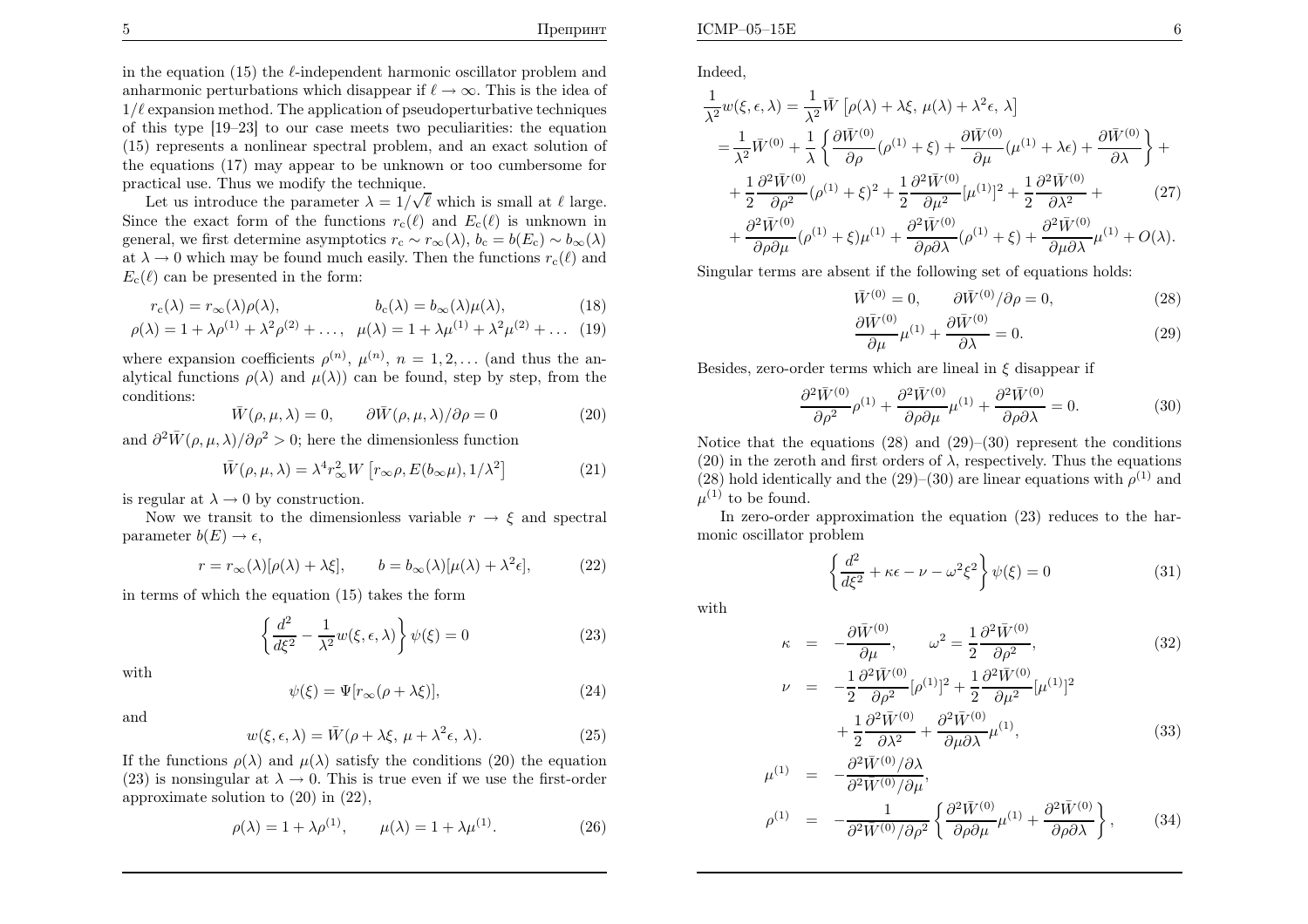where  $\partial \bar{W}^{(0)}/\partial \mu = \lim_{\lambda \to 0} \partial \bar{W}/\partial \mu = \partial \bar{W}/\partial \mu(1, 1, 0)$  etc. The higher- order terms in the expansion (27) can be considered as perturbations to the oscillator problem (31). They depend, in general, on <sup>a</sup> spectral parameter  $\epsilon$  and can be taken into account by means of the perturbative procedure [25] which is appropriate to this case. Otherwise the treatment is closed to that of Refs. [19–23].

The eigenvalues in zero-order approximation  $\epsilon_{n_r} = [\omega(2n_r+1)+\nu]/\kappa$ , where  $n_r = 0, 1, \dots$  is a radial quantum number, are to be corrected by means of higher orders of perturbative procedure. Then, using 2nd eq. of (22) in (14) <sup>g</sup>ives us the energy spectrum.

## 4. Breit-type equation via  $1/j$  method

At this point we return to the radial 2BDE in the form  $\tilde{\mathcal{L}}(E)\tilde{\Phi}_1 = 0$ , where the  $2\times2$  matrix operator  $\tilde{\mathcal{L}}(E)$  is given by Eq. (12) with the last term neglected. Let us put

$$
\Phi_1 = \left[ \begin{array}{c} \Psi_1 \\ \Psi_2 \end{array} \right],\tag{35}
$$

where  $\Psi_1$  and  $\Psi_2$  are component of  $\Phi_1$ . Then the equation (10) can be presented as <sup>a</sup> pair of coupled ordinary second-order differential equations:

$$
\frac{d^2}{dr^2}\Psi_1(r) - W_1(r, E, j)\Psi_1(r) = Y(r, E, j)\Psi_2(r),\tag{36}
$$

$$
\frac{d^2}{dr^2}\Psi_2(r) - W_2(r, E, j)\Psi_2(r) = Y(r, E, j)\Psi_1(r).
$$
 (37)

We will treat this system perturbationally using the pseudosmall parameter  $\lambda = 1/j$ .

 Let us suppose for <sup>a</sup> moment that the right-hand side of the system $(36)–(37)$  can be ignored, so that these equations decouple. Then we can apply to each of equations the scheme of the Section 3. We define radii and energies of circular orbits by means of the conditions:

$$
W_i(r_i, E_i, j) = 0, \quad \frac{\partial W_i(r_i, E_i, j)}{\partial r} = 0, \quad \frac{\partial^2 W_i(r_i, E_i, j)}{\partial r^2} > 0,
$$
 (38)

 $i = 1, 2$ . Then we single out asymptotics of these functions of  $\lambda$  by means of the relations:

$$
r_i(\lambda) = r_{i\infty}(\lambda)\rho_i(\lambda), \qquad b_i(\lambda) = b_{i\infty}(\lambda)\mu_i(\lambda), \qquad (39)
$$

$$
\rho_i(\lambda) = 1 + \lambda \rho_i^{(1)} + \lambda^2 \rho_i^{(2)} + \dots, \ \ \mu(\lambda) = 1 + \lambda \mu_i^{(1)} + \lambda^2 \mu_i^{(2)} + \dots, \ (40)
$$

and, using the relations

 $r = r_{i\infty}(\lambda)[\rho_i(\lambda) + \lambda \xi_i], \quad b = b_{i\infty}(\lambda)[\mu_i(\lambda) + \lambda^2 \epsilon_i], \qquad i =$  $i = 1, 2$  (41)

we reformulate the equation (36) in terms of the dimensionless variable $\xi_1$  and the spectral parameters  $\epsilon_1$  while the equation (37) – in terms of  $\xi_2$  and  $\epsilon_2$ . Finally, we perform an expansion of the equations in powers of  $\lambda$  and solve them separately.

Now we are going to take an actual coupling of the equations (36)and (37) into account. First of all we note that the variables  $\xi_1$  and  $\xi_2$ are not independent of one another, as well as the spectral parameters $\epsilon_1$  and  $\epsilon_2$  are not. Thus we should choose common variables in both the equations.

Let us first choose  $\xi = \xi_1$ ,  $\epsilon = \epsilon_1$ . Then the set (36)–(37) reduces to the form:

$$
\psi_1''(\xi) - \frac{1}{\lambda^2} w_1(\xi, \epsilon, \lambda) \psi_1(\xi) = y(\xi, \epsilon, \lambda) \psi_2(\xi), \tag{42}
$$

$$
\psi_2''(\xi) - \frac{1}{\lambda^2} w_2(\xi, \epsilon, \lambda) \psi_2(\xi) = y(\xi, \epsilon, \lambda) \psi_1(\xi), \tag{43}
$$

where

$$
\psi_i(\xi) = \Psi_i[r_{1\infty}(\rho_1 + \lambda \xi)], \quad i = 1, 2,
$$
\n(44)

$$
w_i(\xi, \epsilon, \lambda) = \lambda^4 r_{1\infty}^2 W_i \left[ r_{1\infty}(\rho_1 + \lambda \xi), E\left( b_{1\infty}(\mu_1 + \lambda^2 \epsilon) \right), 1/\lambda^2 \right], (45)
$$
  

$$
y(\xi, \epsilon, \lambda) = \lambda^2 r_{1\infty}^2 Y \left[ r_{1\infty}(\rho_1 + \lambda \xi), E\left( b_{1\infty}(\mu_1 + \lambda^2 \epsilon) \right), 1/\lambda^2 \right].
$$
 (46)

The functions (44)–(46) are regular at  $\lambda \to 0$ . Moreover, the general letter of the function  $w_i$  is the same as that of  $w_i$  in the Section 3 structure of the function  $w_1$  is the same as that of w in the Section 3 (see eqs. (25), (27)). In particular,  $w_1 = O(\lambda^2)$ . Thus the equation (42) is similar to (23) (but with non-zero right-hand side). It admits similarexpansion in  $\lambda$ .

On the contrary, the function  $w_2$  may possess different behaviour at  $\lambda \to 0$ . Here we consider three cases.<br>1) Let  $r_2 \neq r_1$  and  $r_2 \neq r_2$ 

1). Let  $r_{2\infty} \neq r_{1\infty}$  and  $b_{2\infty} \neq b_{1\infty}$ . Then  $w_2 = O(\lambda^{-n})$ ,  $n \geq 0$ <br>contractions very special examples which we do not consider. In (except perhaps very special examples which we do not consider). Inthis case one can solve formally the equation (43) in favour of  $\psi_2(\xi)$  as follows:

$$
\psi_2 = -\left(1 - \frac{\lambda^2}{w_2} \frac{\partial^2}{\partial \xi^2}\right)^{-1} \frac{\lambda^2}{w_2} y \psi_1 = -\sum_{n=0}^{\infty} \left(\frac{\lambda^2}{w_2} \frac{\partial^2}{\partial \xi^2}\right)^n \frac{\lambda^2}{w_2} y \psi_1. \tag{47}
$$

This representation leads to the loss of solutions for  $\psi_2$  which are not analytical in  $\lambda$  and thus have nothing to do with the perturbation procedure. The use of (47) in the r.-h.s. of (42) permits us to eliminate  $\psi_2$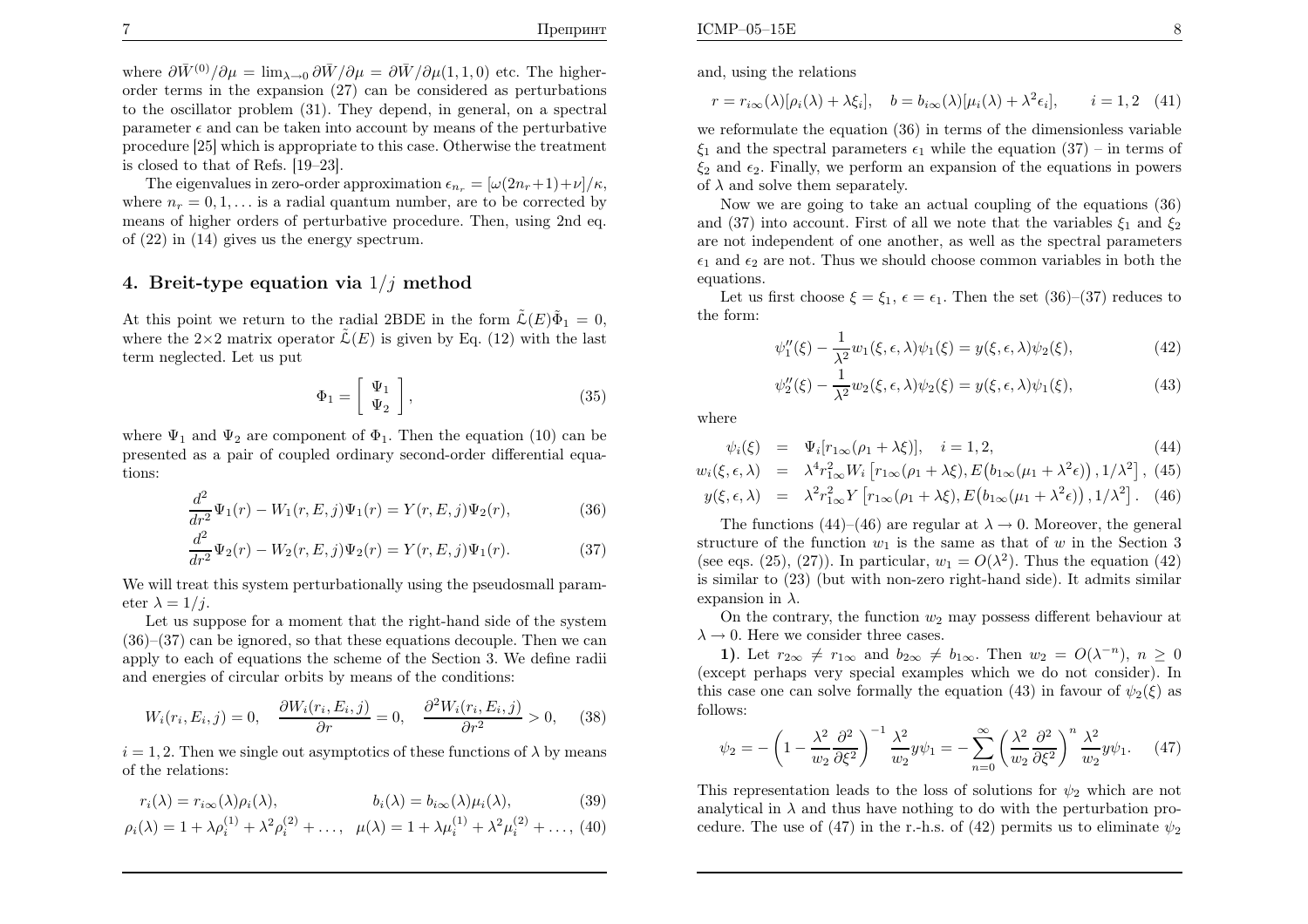from (42) and thus to obtain a close wave equation for  $\psi_1$ . The structure and treatment of this equation are the same as those of the equation (23). Moreover, it is obvious from (47) that at least the zero- and thefirst-order terms of  $\psi_2$  vanish. Thus the r.-h.s. of (42) does not contribute in lower orders of perturbation procedure. In zero-order approximationwe have the oscillator problem.

2). Let  $r_{2\infty} = r_{1\infty}$  and  $b_{2\infty} = b_{1\infty}$  but  $\rho_2 - \rho_1 = O(\lambda)$  and  $\mu_2 - \mu_1 =$ **2).** Let  $r_{2\infty} = r_{1\infty}$  and  $v_{2\infty} = v_{1\infty}$  but  $\rho_2 - \rho_1 = O(\lambda)$  and  $\mu_2 - \mu_1 = O(\lambda)$ . Then  $w_2 = O(\lambda)$ . Since  $\lambda^2/w_2 = O(\lambda)$  the perturbative treatment (47) of the equation (43) is still valid. The only difference from the case1) is that the r.-h.s. of eq. (42) may contribute in the first order of  $\lambda$ .

In both the above cases we used the dimensionless variable  $\xi_1$  and obtained <sup>a</sup> closed eigenstate equation (which we will reference to as theproblem 1) for the wave function  $\psi_1(\xi_1)$  and the spectral parameter  $\epsilon_1$ . We can proceed with the variable  $\xi_2$  and obtain the problem 2 for the function  $\psi_2(\xi_2)$  and the parameter  $\epsilon_2$ . One might be inclined to think that both the problem <sup>1</sup> and <sup>2</sup> are equivalent and lead to the samespectrum (in terms of energy  $E$ ). Actually, these problems complement one another. Indeed, it is evident from the relation:

$$
\epsilon_2 - \epsilon_1 = \frac{1}{\lambda^2} \left\{ \frac{b_{1\infty}}{b_{2\infty}} \mu_1 - \mu_2 \right\} + \left\{ \frac{b_{1\infty}}{b_{2\infty}} - 1 \right\} \epsilon_1 \tag{48}
$$

that in both 1) and 2) cases  $|\epsilon_2 - \epsilon_1| \to \infty$  if  $\lambda \to 0$ . It does mean that energy levels following from the problem <sup>1</sup> correspond to very (infinitely in the zero-order approximation) excited states of the problem <sup>2</sup> (or conversely). Higher-order corrections do not change this statement. Thus different problems generate different branches of the energy spectrum of the original set of equation. In this respect the following special casediffers essentially from the previous ones.

3). Let  $r_{2\infty} = r_{1\infty}$  and  $b_{2\infty} = b_{1\infty}$  but  $\rho_2 - \rho_1 = O(\lambda^n)$  and  $\mu_2 - \mu_1 =$ <br> $\binom{n}{k}$   $n > 2$ . Then  $w_k = O(\lambda^2)$ . Both the equations (42) and (43) have  $O(\lambda^n)$ ,  $n \geq 2$ . Then  $w_2 = O(\lambda^2)$ . Both the equations (42) and (43) have similar structure and should be treated on the same footing. The useof common variables  $\xi$ ,  $\epsilon$  defined by (22) and (26) is appropriate to this case. In the zero-order approximation we obtain the coupled pair of wave equations (on the contrary to the cases  $(1)$  and  $(2)$  where we had a single wave equation). In <sup>p</sup>hysically meaningful cases (of Section 5, forexample) they have the form:

$$
\left\{d^2/d\xi^2 + \kappa\epsilon - \nu_1 - \omega^2\xi^2\right\}\psi_1(\xi) = \chi\psi_2(\xi),\tag{49}
$$

$$
\left\{d^2/d\xi^2 + \kappa\epsilon - \nu_2 - \omega^2\xi^2\right\}\psi_2(\xi) = \chi\psi_1(\xi),\tag{50}
$$

where  $\chi = \lim_{\lambda \to 0} y = \text{const}$ , and parameters  $\nu_i$ ,  $\kappa$  and  $\omega$  are related to the functions  $w_i$   $(i = 1, 2)$  by the equation of the type of (32), (33)

and (34). The equations (49), (50) can be evidently split and reduced to the pair of equations of the type (31) with parameters  $\tilde{\nu}_i = {\nu_1 + \nu_2 \pm \sqrt{(\nu_1 + \nu_2 + \nu_3 + \nu_4 + \nu_5)}}$  $\sqrt{(\nu_1 - \nu_2)^2 + 4\chi^2}/2$  (*i* = 1, 2). The eigenvalues  $\epsilon$  corresponding to the first and second equations are split by finite constant  $\tilde{\nu}_1 - \tilde{\nu}_2$ . Thus the corresponding states mix in higher orders of perturbation procedure.

#### 5. Application: Regge trajectories of mesons

Here we apply the pseudoperturbative treatment of 2BDE in <sup>a</sup> mesonspectroscopy.

It is known [29] that spectra of heavy mesons are well described by the nonrelativistic potential model with QCD-motived funnel potential  $u(r) = u_l(r) + u_c(r)$ , where

$$
u_C(r) = -\alpha/r, \quad \alpha = 0.27 \tag{51}
$$

$$
u_l(r) = ar, \qquad a = 0.25 \div 0.3 \text{GeV}^2. \tag{52}
$$

The Coulomb part (51) of this potential describes <sup>a</sup> nonrelativistic limit of the vector one-gluon exchange interaction while the linear part (52) issuggested by the area law in the lattice approximation of QCD and has presumably scalar or scalar-vector nature.

The description of light meson spectroscopy needs an application of appropriate relativistic models. Most of them are related to the string theory. From the theoretical viewpoint the most interesting are QCDmotived relativistic models embracing properties of both the heavy and light mesons. Such models should reflect the scalar-vector structure of interaction and should lead to the funnel-type potential in the nonrelativistic limit.

A natural pretender to the relativistic potential model is the 2BDE with <sup>a</sup> short-range vector potential and <sup>a</sup> long-range scalar one. At least three genera<sup>l</sup> structures of vector potential are used in the literature,

$$
U_{\mathbf{v}}(r) = u_{\mathbf{v}}(r), \tag{53}
$$

$$
U_{\rm v}(r) = \{1-\alpha_1 \cdot \alpha_2\} u_{\rm v}(r), \tag{54}
$$

$$
U_{\rm v}(\boldsymbol{r}) = \left\{1 - \frac{1}{2}\boldsymbol{\alpha}_1\cdot\boldsymbol{\alpha}_2\right\}u_{\rm v}(r) + \frac{1}{2}(\boldsymbol{n}\cdot\boldsymbol{\alpha}_1)(\boldsymbol{n}\cdot\boldsymbol{\alpha}_2)ru_{\rm v}'(r), \quad (55)
$$

with  $u_v(r) = u_C(r)$  or another short-range potential; here  $u'(r) =$  $du'(r)/dr$ . The potential (53) is only a static part of vector interaction (see [5]). The relativistic vector field kinematics is taken into account in the potential (54) (see [8,16]) which, for the Coulomb case, was first proposed by Eddington and Gaunt [27,28]. In the generalization (55) of the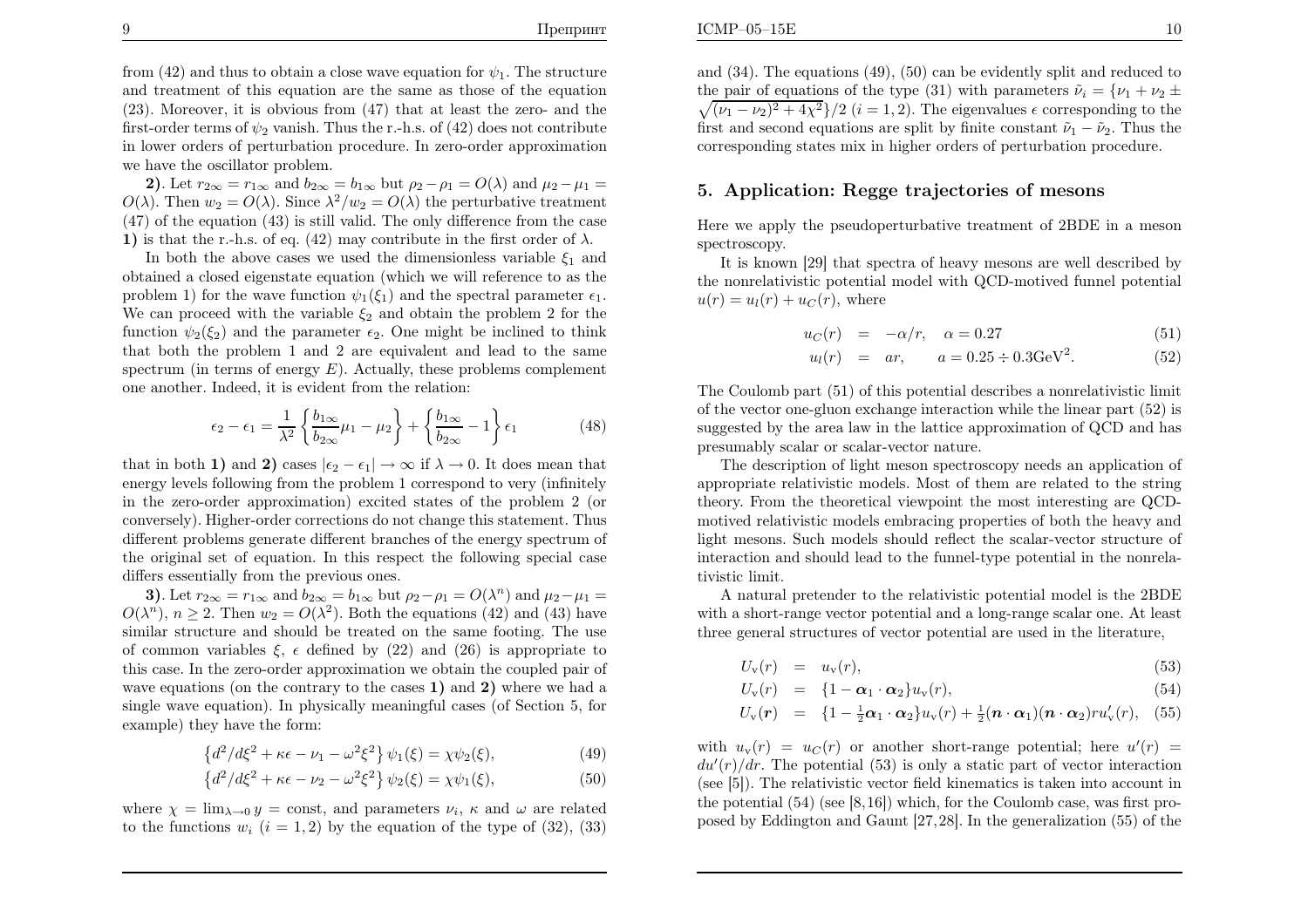ICMP–05–15E

Breit potential [1] retardation terms have been added [8]. Two differentscalar potentials,

$$
U_{\rm s}(r) = \beta_1 \beta_2 u_{\rm s}(r), \qquad (56)
$$

$$
U_{\rm s}(r) = \frac{1}{2}(\beta_1 + \beta_2)u_{\rm s}(r), \tag{57}
$$

come from different couplings of scalar mediating field with fermionic fields. The first one (56) arises from the Yukawa interaction (see [6] while the second one (57) corresponds to so called "minimal" coupling [15]. The latter and also two next potentials can be treated as static approximationof various QFT-motived scalar quasipotentials [17, 30–32]:

$$
U_{\rm s}(r) = \frac{1}{2}(1+\beta_1\beta_2)u_{\rm s}(r), \tag{58}
$$

$$
U_{\rm s}(r) = \frac{1}{4}(1+\beta_1)(1+\beta_2)u_{\rm s}(r). \tag{59}
$$

The perturbative treatment of Breit-type equations has been used for calculating <sup>a</sup> fine splitting in spectra of heavy mesons [14, 16]. Light meson spectra are essentially relativistic and need <sup>a</sup> nonperturbative statement of the problem which is inconsistent because of non-physical singularities of radial equations. To avoid this difficulties in numerical calculations one is forced to invent sophisticated potentials and imposerather artificial boundary conditions [15].

Using the pseudoperturbative treatment of 2BDE with different combinations of potentials  $(51)$ – $(59)$  we obtain analytical expressions for meson mass spectra and estimate <sup>a</sup> role of genera<sup>l</sup> structure and input parameters of potentials in the model. We consider mass spectra of lightest mesons (containing  $u$  and  $d$  quarks only) and try to reproduce their following genera<sup>l</sup> features:

i). Mass spectra of light mesons fall into the family of straight linesin the  $(E^2, j)$ -plane known as Regge trajectories.

ii). Regge trajectories are parallel; slope parameter  $\sigma$  is an universal quantity,  $\sigma = 1.15 \text{GeV}^2 = (4 \div 4.5)a$ .

iii). Nonrelativistic classification of light mesons as  $(n^{2s+1}\ell_j)$ -states of quark-antiquark system is adequate; i.e., radial quantum number  $n_r =$  $n-\ell-1$  enumerates leading  $(n_r = 0)$  and daughter  $(n_r = 1, 2, ...)$  Regge trajectories, spin  $s = 0, 1$  corresponds to mass singlets and triples etc.

iv). Spectrum is  $\ell$ s-degenerated, i.e., masses are distinguished by  $\ell$ and  $n_r$  (not by j).

v). States of different  $\ell$  possess an accidental degeneracy which fact causes <sup>a</sup> tower structure of the spectrum.

vi). Hyperfine *ss*-splitting is relatively small, about  $5 \div 6\%$  of  $\sigma$ .

For this purpose we use the nonrelativistic potential function (51) and (52) in vector and scalar potentials of different spin structure (53)–(59) and calculate pseudoperturbative spectrum in zero-order approximation. Classification of states then is done using singlet-triplet properties of large-large component of wave function (3) in the nonrelativistic limit.

If the vector short-range interaction is ignored and scalar potentials $(56)-(59)$  are used with  $u_s(r) = ar$  the pseudoperturbative mass (i.e., energy) of meson in zero-order approximation has the following form:

$$
E_A^2 = ka[\ell + \frac{1}{2} + \eta(n_r + \frac{1}{2})] + \zeta m_+ \sqrt{2a\ell} + \delta_1 m_+^2 - \delta_2 m_1 m_2
$$
  
+  $O(1/\sqrt{\ell}), \qquad E_0^2 = E_A^2, \qquad E_{\pm}^2 = E_A^2 \pm \varkappa a; \tag{60}$ 

here  $m_+ = m_1 + m_2$ , and  $k, \eta, \zeta, \delta_1, \delta_2, \varkappa$  are dimensionless constants depending on the potential chosen.

Four families of energy levels  $E_i$   $(i = A, 0, -, +)$  form trajectories in the  $(E^2, \ell)$ -plane which are nearly straight. Indeed,  $\zeta = 0 \div 2$  for all the potentials considered and rest masses  $m_a$  (a=1,2) of lightest mesons are small compared to the energy scale  $\sqrt{\sigma}$ . Thus the parameter  $\zeta m_+\sqrt{a}$ determining a curvature of trajectories is small. Parameters  $\delta_1$  and  $\delta_2$ determine <sup>a</sup> common shift of all the trajectories and are not important for the present discussion. Below we discuss the calculated values of parameters  $k, \, \varkappa$  and  $\eta$  determining the slope of trajectories and their degeneracy properties.

In the (56) case  $k = 4$  so that the slope  $\sigma = ka$  matches quite well to that of property ii);  $\eta = 2$  causes the accidental degeneracy typical for the harmonic oscillator; but  $\varkappa = 4$  leads to j-dependence of energy (not  $\ell$ -dependence) so that the ls-degeneracy is absent.

In the (57) case  $k = 4$  and  $\eta = 2$ , so that the slope and the accidental degeneracy are the same as in the (56) case;  $\varkappa = 4 - 3\sqrt{2} \approx -0.243$ provides an approximate ls-degeneracy, with accuracy 6%; the splitting is of order of the actual ss-splitting (see property vi)).

In the (58) case  $k = \varkappa = 3\sqrt{3} \approx 5.196$ ,  $\eta = \sqrt{3} \approx 1.732$ ; none of these values matches well to properties ii)–vi).

In the (59) case  $k=\sqrt{23-\sqrt{17}}(7 + \sqrt{17})^2/128\approx 4.2$  provides the best fit of  $\sigma$  to that of property ii);  $\eta = (\sqrt{17}-3)\sqrt{102 + 26\sqrt{17}}/8 \approx 2.03$  leads to nearly precise oscillator-like degeneracy, with accuracy <sup>1</sup>.5%;  $\varkappa = 0$  provides exact ls-degeneracy.

Taking into account the vector short-range interaction (one of potentials (53)–(55) with  $u_v(r) = u_c(r)$ ) results in a parallel shift of Regge trajectories. The value of the shift is of order  $\alpha a$ , it depends on the vector potential chosen and is different (in general) for different trajectories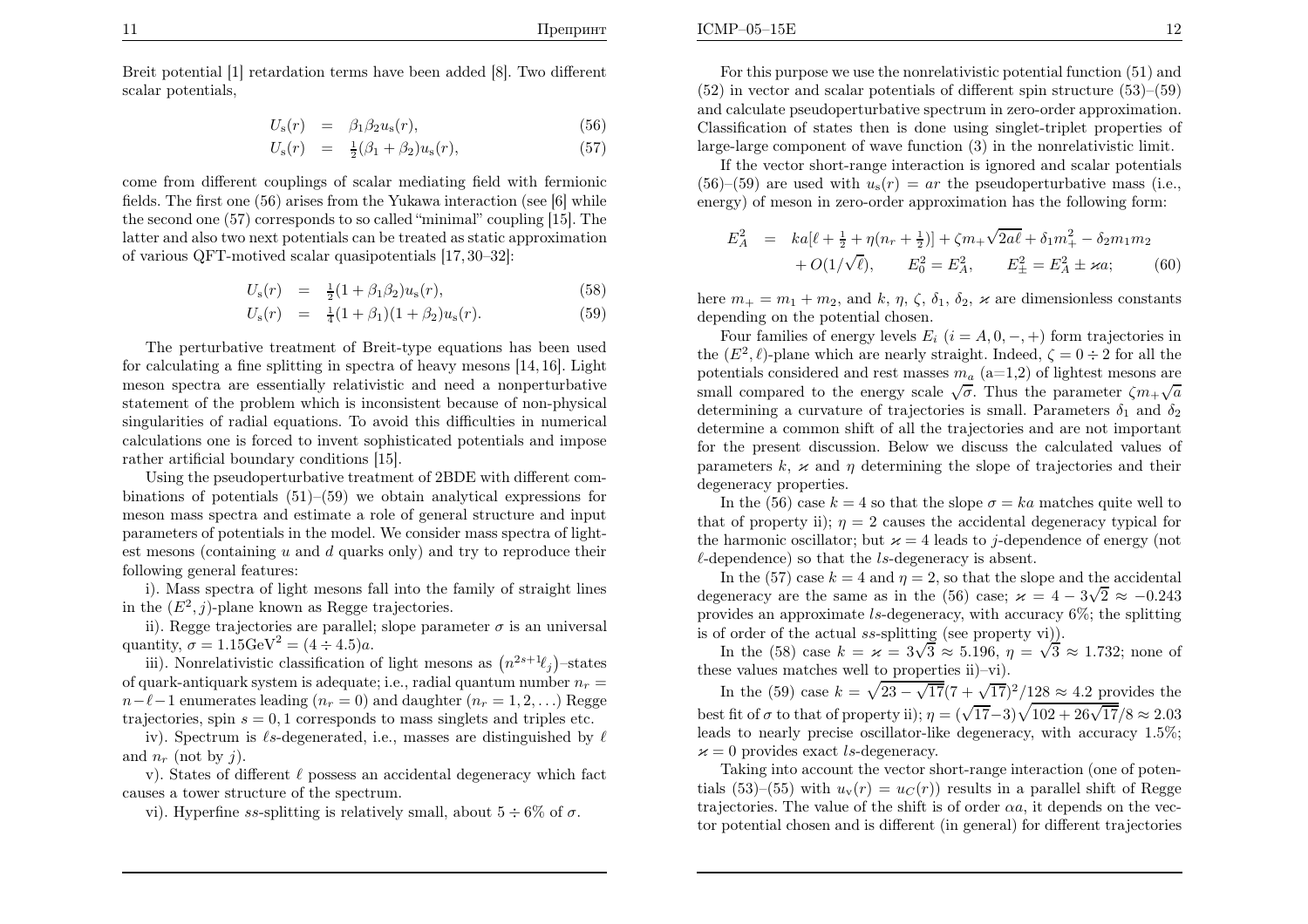# $E_i$   $(i = A, 0, -, +).$

It has been proved in the farmework of single-particle Dirac equation <sup>a</sup> possibility of confinement by means of vector and equally mixed vector-scalar long-range interactions [33–35]. We examined these cases in 2BDE approac<sup>h</sup> using different vector potentials (53)–(55) with $u_v(r) = ar$ . Corresponding zero-order pseudo-perturbative spectra have a form similar to (60). The difference is that  $k = k_i = 8 \div 12$  is as twice or more as desired, and is different for  $i = A, 0-, +$  (i.e., trajectories are not parallel).

#### 6. Summary

The Breit equation and its generalizations (2BDE) possess non-physical singularities. In some cases these points lay far from the <sup>p</sup>hysically important domain but they make <sup>a</sup> boundary problem incorrect or <sup>p</sup>hysically improper [16, 17]. In order to avoid this difficulty and to use the 2BDE in the relativistic bound state problem, especially for the case of strongcoupling, we develope the  $1/j$  expansion method.

The method is based on the large- $N$  or large- $\ell$  techniques applicable<br>the problem lines applicable applicable to the radial Schrödinger equation. In our case the 2BDE is reduced to the coupled pair of quasipotential-type equations which structure causes principal modification of known techniques. Other changes are related to the fact that the equations represent <sup>a</sup> nonlinear spectral problem withcumbersome quasipotentials.

We apply this pseudoperturbative method to the 2BDE with the linear+Coulomb potential of different scalar-vector structure. In all cases in the zero-order approximation it was obtained the Regge trajectories which are linear asymptotically. Linear potentials of two scalar structures (57) and (59) which was discadred in Ref. [17] as nonphysical (beause of singularities in 2BDE) reproduce well in our case genera<sup>l</sup> propertiesof light meson spectra. In particular, the slope  $\sigma = ka$  of light meson trajectories fit experimental value well if the parameter  $a$  is taken from the nonrelativistic potential model [29]. Third linear potential of Ref. [17] (with no singularities in 2BDE) does not match to experimental data.

#### Acknowledgements

The author would like to thank Professors V. Tretyak, I. Simenog andDr. Yu. Yaremko for helpful suggestions and critical comments.

### References

- 1. Breit G., The effect of retardation on the interaction of two electrons, Physical Review, 1929, V. 34, <sup>N</sup> 4, 553–573.
- 2. Barut A. O. and Komy S., Derivation of nonperturbative reativistic two-body equation from the action principle in quantumelectrodynamics, Fortschritte der Physik, 1985, V. 33, <sup>N</sup> 6, 309–318.
- 3. Barut A. O. and Ünal N., A new approach to bound-state quantum slectrodynamics.  $P_{\text{bucise}}$  1987,  $N_{\text{c}}$  1494,  $N_{\text{c}}$  1.2, 467, 497 electrodynamics, Physica, 1987, V. 142A, <sup>N</sup> 1–3, 467–487.
- 4. Grandy W. T. Jr., Relativistic Quantum Mechanics of Leptons and Fields, Dordrecht-Boston-London, Kluwer Academic Publishers, 1991.
- 5. Darewych J. W. and Di Leo L., Two-fermion Dirac-like eigenstates of the Coulomb QED Hamiltonian, Journal of Physic <sup>A</sup>, 1996, V. 29, <sup>N</sup> 21, 6817–6841.
- 6. Darewych J. W., Few-particle eigenstates in the Yukawa model, Condensed Matter Physics, 1998, V. 1, <sup>N</sup> 3(15), 593–604.
- 7. Darewych J. W. and Duviryak A., Exact few-particle eigenstates in $\rm{partially~reduced~QED},$   $\it{Physical~Review~}A,$   $2002,$   $\rm{V.~66,}$   $\rm{N}$   $3,$   $032102-$ 1–032102-20.
- 8. Duviryak A. and Darewych J. W., Variational wave equations of two fermions interacting via scalar, pseudoscalar, vector, pseudovector and tensor fields, Central European Journal of Physics, 2005, V. 3, N 3, 1–17.
- 9. Fushchich W. I. and Nikitin A. G., On the new constants of motionfor two- and three-particle equations, *Journal of Physics A*, 1990, V. 23, <sup>N</sup> 11, L533–L535.
- 10. Nikitin A. G. and Fushchich W. I., Non-Lie integrals of the motion for particles of arbitrary spin and for systems of interacting particles, Teoreticheskaya <sup>i</sup> Matematicheskaya Fizika, 1991, V. 88, <sup>N</sup> 3, 406– <sup>515</sup> [English transl.: Theoretical and Mathematical Physics, Vol. 88, N 3, 960–967].
- 11. Simenog I. V. and Turovsky A. I., <sup>A</sup> relativistic model of the twonucleon problem with direct interaction, *Ukraïn. Fiz. Zh.*, 2001, V. 46, <sup>N</sup> 4, 391–401 (in Ukrainian).
- 12. Simenog I. V. and Turovsky A. I., The model of deuteron in Dirac-Breit approac<sup>h</sup> with direct interaction, Journal of Physical Studies, 2004, V. 8, <sup>N</sup> 1, 23–34 (in Ukrainian).
- 13. Krolikowski W., Relativistic radial equations for <sup>2</sup> spin-1/2 particleswith a static interaction, Acta Physica Polonica B, 1976, V. 7, N 7, 485-496.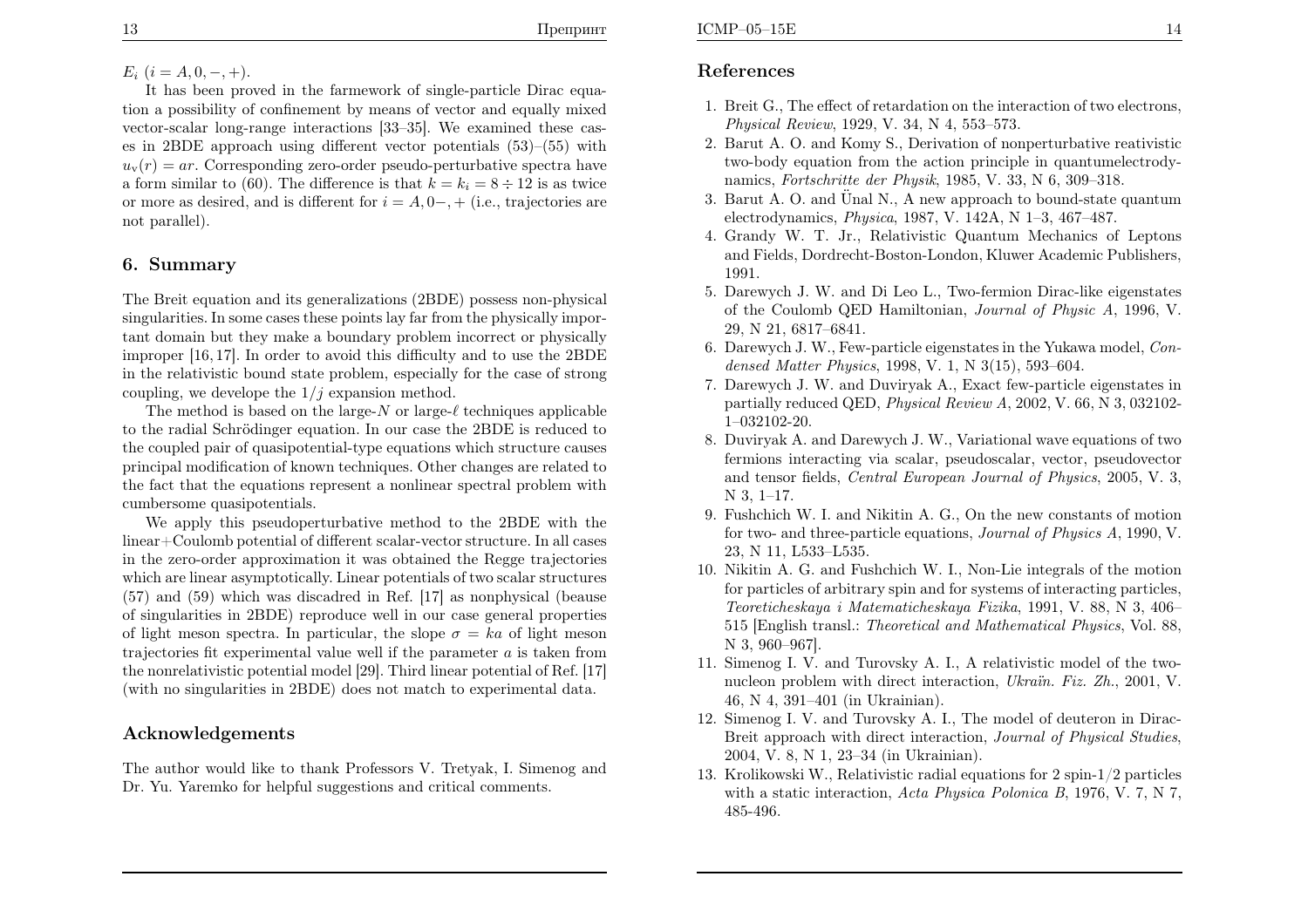- 14. Childers R. W., Effective Hamiltonians for generalized Breit interactions in QCD, Physical Review <sup>D</sup>, 1987, V. 36, <sup>N</sup> 2, 606–614.
- 15. Brayshaw D. D., Relativistic description of quarkonium, Physical Review <sup>D</sup>, 1987, V. 36, <sup>N</sup> 5, 1465–1478.
- 16. Tsibidis G. D., Quark-Antiquark Bound States and the Breit Equation, LANL e-Print archive, 2000, http://xxx.lanl.gov/abs/hepph/0007143.
- 17. Khelashvili A. A., Radial quasipotential equation for <sup>a</sup> fermion and antifermion and infinitely rising central potentials, Teoreticheskaya <sup>i</sup> Matematicheskaya Fizika, 1982, V. 51, <sup>N</sup> 2, 201–210 [English transl.: Theoretical and Mathematical Physics, 1982, V. 51, <sup>N</sup> 2, 447–453].
- 18. Crater H. W., Wong C. W. and Wong C.-Y., Singularity-free Breit equation from constraint two-body Dirac equations, International Journal of Modern Physics <sup>E</sup>, 1996, V. 5, <sup>N</sup> 4, 589–615.
- 19. Mlodinov L.D. and Shatz M. P., Solving the Schrödinger equation with use of  $1/N$  perturbation theory, *Journal of Mathematical*  $R_{\text{twist}}$  1084 V 25 N 4, 042, 050 Physics, 1984, V. 25, <sup>N</sup> 4, 943–950.
- 20. Imbo T., Pagnamenta A. And Sukhatme U., Energy eigenstates of spherically symmetric potentials using the shifted  $1/N$  expansion,<br> $R_{\text{twist}} R_{\text{wist}} R_{\text{wist}} R_{\text{wist}} R_{\text{wist}} R_{\text{wist}} R_{\text{wist}} R_{\text{wist}} R_{\text{wist}} R_{\text{wist}} R_{\text{wist}} R_{\text{wist}} R_{\text{wist}} R_{\text{wist}} R_{\text{wist}} R_{\text{wist}} R_{\text{wist}} R_{\text{wist}} R_{\text{wist}} R$ Physical Review <sup>D</sup>, 1984, V. 29, <sup>N</sup> 8, 1669–1681.
- 21. Vakarchuk I. O., The <sup>1</sup>/N-expansion in quantum mechanics. Highorder approximations, Journal of Physical Studies 2002, V. 6, <sup>N</sup> 1, 46–54.
- 22. Mustafa O. and Barakat T., Nonrelativistic shifted-l expansion technique for three- and two-dimensional Schrodinger equation, Communications in Theoretical Physics, 1997, V. 28, <sup>N</sup> 3, 257–264.
- 23. Mustafa O. and Barakat T., Relativistic shifted-l expansion technique for Dirac and Klein-Gordon equations, Communications inTheoretical Physics, 1998, V. 29, <sup>N</sup> 4, 587–594.
- 24. Todorov I. T., Quasipotential equation correspondong to the relativistic eiconal approximation, Physical Review <sup>D</sup>, 1971, V. 3, <sup>N</sup> 10, 2351–2356.
- 25. Rizov V. A., Sazdian H. and Todorov I. T., On the relativistic quantum mechanics of two interacting spinless particles, Annals of Physics (NY), 1985, V. 165, <sup>N</sup> 1, 59–97.
- 26. Duviryak A., Heuristic models of two-fermion relativistic systemswith field-type interaction, *Journal of Physics G*, 2002, V. 28, N 11, 2795–2809.
- 27. Eddington A. S., The charge of an electron, Proceedings of the Royal Society of London, Series <sup>A</sup>, 1929, V. 122, <sup>N</sup> 789, 358-369.
- 28. Gaunt J. A., The Triplets of Helium, Philosophical Transactions of

the Royal Society of London. Series <sup>A</sup>, 1929, V. 228, 151-196; Proceedings of the Royal Society of London, Series <sup>A</sup>, 1929, V. 122, <sup>N</sup>790, 513-532.

- 29. Lucha W., Schoberl F. F. and Gromes D., Bound states of quarks, Physics Reports, 1991, V. 200, Issue 4, 127-240.
- 30. Salpeter E. E., Mass corrections to the fine structure of hydrogen-likeatoms, Physical Review, 1952, V. 87, <sup>N</sup> 2, 328–343.
- 31. Faustov R. N., The proton structure and hyperfine splitting of hydrogen energy levels, Nuclear Physics, 1966, V. 75, <sup>N</sup> 3, 669–681.
- 32. Khelashvili A. A., Quasipotential Equation for the System of TwoParticles with Spin 1/2, *Communications of the Joint Institute for* Nuclear Physics, P2–4327, Dubna, <sup>1969</sup> (in Russian).
- 33. Long C. and Robson D., Bound states of <sup>a</sup> relativistic quar<sup>k</sup> confinedby a vector potential, *Physical Review D*, 1983, V. 27, N  $3$ , 644–646.
- 34. Baric N. and Jena S. N., Lorentz structure vs relativistic consistency of an effective power-law potential model for quark-antiquarksystems, Physical Review <sup>D</sup>, 1982, V. 26, <sup>N</sup> 9, 2420–2429.
- 35. Haysak I., Lengyel V. et al., Quark masses in the relativistic analyticmodel, *Ukraïn. Fiz. Zh.*, 1996, V. 41, N 3, 370–372 (in Ukrainian).